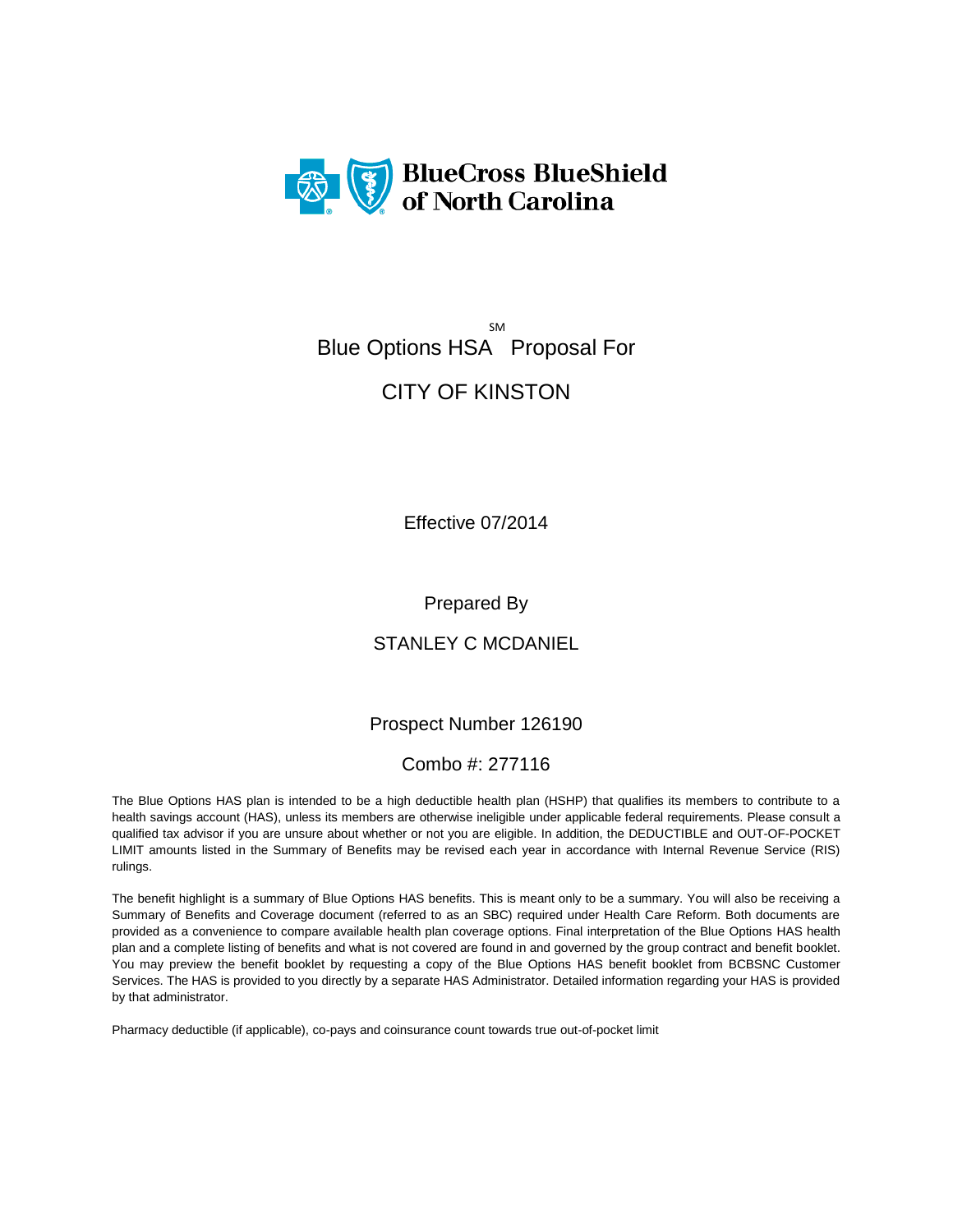# Blue Options HSA ℠ Benefit Highlights (HSA)

| The coinsurance amounts that appear on this benefit highlight represent Plan responsibility. The                                                                                                                   |                      |                             |  |
|--------------------------------------------------------------------------------------------------------------------------------------------------------------------------------------------------------------------|----------------------|-----------------------------|--|
| coinsurance amounts that display in the benefit booklet represent member responsibility.                                                                                                                           |                      |                             |  |
| Lifetime Maximum. Deductibles & Out-of-Pocket Limits <sup>1</sup>                                                                                                                                                  | In-network           | Out-of-Network <sup>2</sup> |  |
| The following Deductibles and Out-of-Pocket Limits apply to all                                                                                                                                                    |                      |                             |  |
| services unless otherwise indicated:                                                                                                                                                                               |                      |                             |  |
| Lifetime Maximum                                                                                                                                                                                                   |                      |                             |  |
| Deductibles (per Benefit Period)                                                                                                                                                                                   |                      |                             |  |
| Employee only                                                                                                                                                                                                      | \$2,500              | \$5,000                     |  |
| Family- Aggregate (Entire family contributes to the Deductible.)                                                                                                                                                   | \$4,000              | \$8,000                     |  |
| Out-of-Pocket(OOP) Limit(per Benefit Period)                                                                                                                                                                       |                      |                             |  |
| <b>Employee Only</b>                                                                                                                                                                                               | \$4,000              | \$8,000                     |  |
| Family- Aggregate (Entire family contributes to the OOP Limit)                                                                                                                                                     | \$8,000              | \$16,000                    |  |
|                                                                                                                                                                                                                    |                      |                             |  |
| <b>Physician Office Services</b>                                                                                                                                                                                   |                      |                             |  |
| <b>Office Visit</b><br>Includes Office Surgery, Consultation, X-rays and Labs, and a benefit period                                                                                                                |                      |                             |  |
| maximum of 4 office visits for the evaluation and treatment of obesity                                                                                                                                             |                      |                             |  |
| In and out-of-network. See "inpatient and Outpatient Services".<br><b>Primary Care Provider or Specialist</b>                                                                                                      | 80% after deductible | 50% after deductible        |  |
|                                                                                                                                                                                                                    |                      |                             |  |
| Preventive Care (Primary Preventative Diagnosis Only)                                                                                                                                                              |                      |                             |  |
| For the most updated list of general preventive/screenings. Immunizations, well-baby/well-child care and women's preventive care services mandated under Federal law, see<br>our website at bcbsnc.com/preventive. |                      |                             |  |
| Routine eye exams are covered only In-Network as non-mandated Preventive Care.                                                                                                                                     |                      |                             |  |
| Nutritional counseling is covered and available In-Network and Out-of-Network.<br>Routine Eye exams are covered as non-mandated Preventive Care.                                                                   |                      |                             |  |
| Primary Care Provider or Specialist                                                                                                                                                                                | 100% no deductible   | 70% after deductible        |  |
| Therapies                                                                                                                                                                                                          |                      |                             |  |
| Rehabilitative and Habilitative Therapies (Maximums<br>apply to Home, Office and Outpatient Settings):                                                                                                             |                      |                             |  |
| Physical/Occupational: 30 visits per Benefit Period;<br>30 visits per Benefit Period<br>Speech Therapy:                                                                                                            |                      |                             |  |
| <b>Primary Care Provider of Specialist</b>                                                                                                                                                                         | 80% after deductible | 50% after deductible        |  |
| <b>Urgent Care Centers and Emergency Room</b>                                                                                                                                                                      |                      |                             |  |
| <b>Urgent Care Centers</b>                                                                                                                                                                                         | 80% after deductible | 80% after deductible        |  |
| <b>Emergency Room Visit</b>                                                                                                                                                                                        | 80% after deductible | 80% after deductible        |  |
| <b>Ambulatory Surgical Center</b>                                                                                                                                                                                  | 80% after deductible | 50% after deductible        |  |
| Outpatient Hospital Services (Includes physician services, hospital and                                                                                                                                            | 80% after deductible | 50% after deductible        |  |
| hospital-based services, hospital-based clinics, outpatient diagnostic<br>services, and therapy services including rehabilitative and Habilitative                                                                 |                      |                             |  |
| therapies and other therapies.)                                                                                                                                                                                    |                      |                             |  |
| Inpatient Hospital Services (Includes physician services, hospital and                                                                                                                                             | 80% after deductible | 50% after deductible        |  |
| hospital-based services, and maternity delivery, prenatal and post-<br>delivery care.)                                                                                                                             |                      |                             |  |
| <b>Other Services</b>                                                                                                                                                                                              |                      |                             |  |
| Skilled Nursing Facility (60 days per Benefit Period)                                                                                                                                                              | 80% after deductible | 50% after deductible        |  |
| Home Health Care Durable Medical Equipment and Hospice                                                                                                                                                             | 80% after deductible | 50% after deductible        |  |
| Ambulance                                                                                                                                                                                                          | 80% after deductible | 80% after deductible        |  |
| Maternity                                                                                                                                                                                                          |                      |                             |  |
| Maternity Delivery includes Prenatal and Post-delivery care<br>Hospital Services (delivery)                                                                                                                        | 80% after deductible | 50% after deductible        |  |
| Professional Services (delivery)                                                                                                                                                                                   | 80% after deductible | 50% after deductible        |  |
| Transplants                                                                                                                                                                                                        |                      |                             |  |
| <b>Hospital Services</b>                                                                                                                                                                                           | 80% after deductible | 50% after deductible        |  |
| <b>Professional Services</b>                                                                                                                                                                                       | 80% after deductible | 50% after deductible        |  |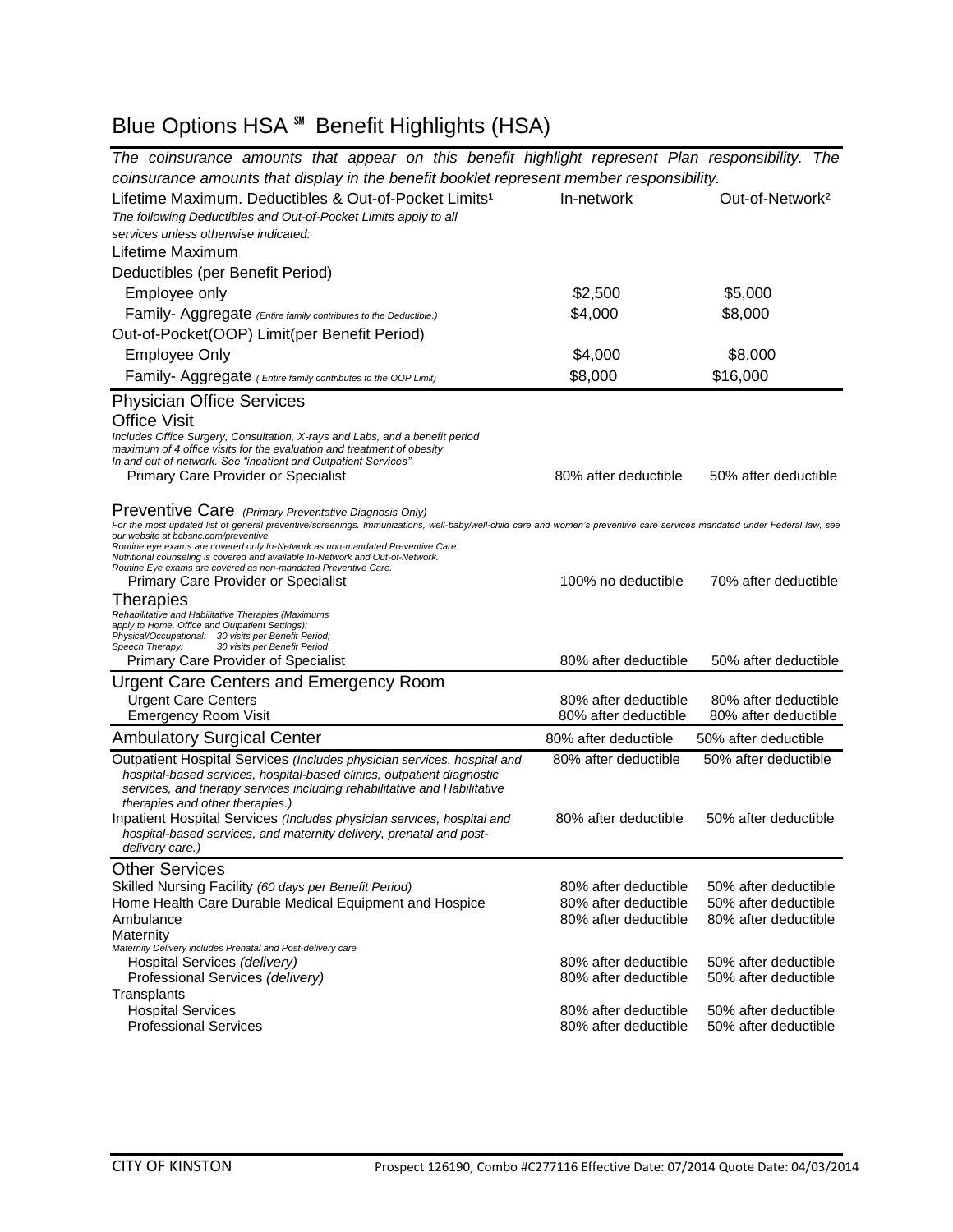## Blue Options HSA ℠ Benefit Highlights (HSA)

| <b>Infertility Services</b><br>Combined In-Network and Out-of-Network Lifetime Maximum of 3 ovulation induction cycles, with or without insemination, |                      |                      |
|-------------------------------------------------------------------------------------------------------------------------------------------------------|----------------------|----------------------|
| per Member for infertility services, provided in all places of services.                                                                              |                      |                      |
| <b>Primary Care Provider</b>                                                                                                                          | 80% after deductible | 50% after deductible |
| Infertility Drugs                                                                                                                                     | 80% after deductible | 50% after deductible |
| Limits apply to infertility drugs, refer to your benefits booklet.                                                                                    |                      |                      |
| <b>Hospital Services</b>                                                                                                                              | 80% after deductible | 50% after deductible |
| Inpatient and Outpatient Professional Services                                                                                                        | 80% after deductible | 50% after deductible |
|                                                                                                                                                       |                      |                      |
| Mental Health and Substance Abuse Services                                                                                                            |                      |                      |
| <b>Mental Health Services</b>                                                                                                                         |                      |                      |
| Office Visit                                                                                                                                          | 80% after deductible | 50% after deductible |
| Inpatient/Outpatient                                                                                                                                  | 80% after deductible | 50% after deductible |
|                                                                                                                                                       |                      |                      |
| Substance Abuse Services                                                                                                                              |                      |                      |
| Office Visit                                                                                                                                          | 80% after deductible | 50% after deductible |
| Inpatient/Outpatient                                                                                                                                  | 80% after deductible | 50% after deductible |
|                                                                                                                                                       |                      |                      |
| <b>Prescription Drugs</b>                                                                                                                             |                      |                      |
| MAC C Pricing, Open Formulary                                                                                                                         | 80% after deductible | 50% after deductible |
| You are responsible for charges over the allowed amount received from an out-of-network pharmacy.                                                     |                      |                      |
|                                                                                                                                                       |                      |                      |

Preventive OTC Medications and Contraceptive

Drugs and Devices as listed at bcbsnc.com/preventive 100% no deductible 100% no deductible

1 NOTICE: If you selected Employee Only Coverage, the Employee Deductible and Out-of-Pocket limit will apply; if you selected Family Coverage, the Family Aggregate Deductible and Out-of-Pocket limit will apply. All covered family members contribute to the same Family Deductible and the same Family Out-of-Pocket limit which must be met before the respective benefit levels for each are payable by BCBCNC for any individual in the family.

2 NOTICE: Your actual expenses for covered services may exceed the stated coinsurance percentage amount because actual provider charges may not be used to determine the payment obligations for BCBSNC and its members.